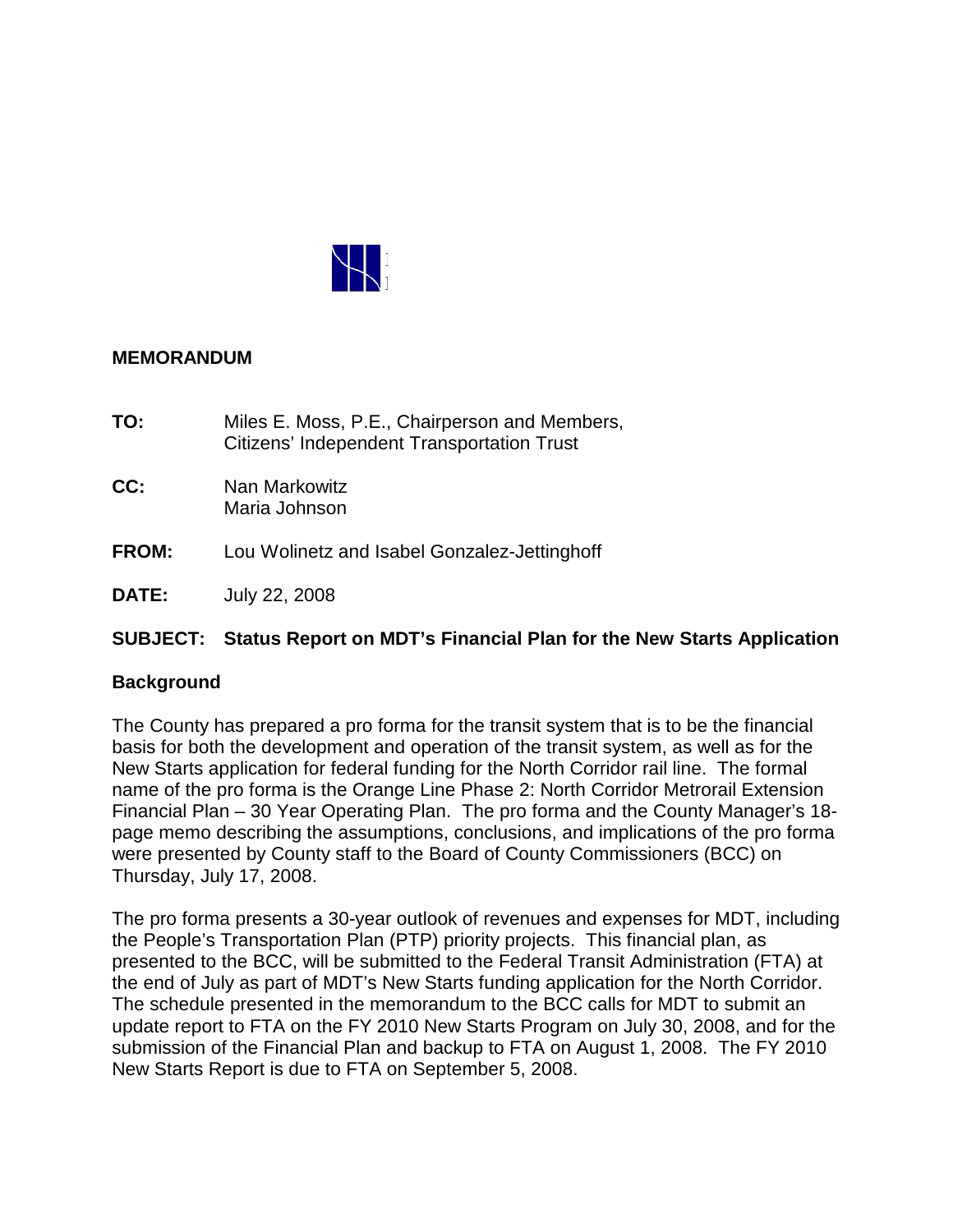It is important to note that even though the July 17, 2008 financial plan will be submitted to the FTA, the BCC did not approve any of the assumptions and fee increases on which it is based. The County Manager stated that the BCC does not need to approve these items prior to the submission of the New Starts application, and that they can be acted on at the September 2<sup>nd</sup> BCC meeting. The BCC members voiced support for a discussion of MDT's financial status and the revenue and expenses assumptions affecting the future funding for public transit in Miami-Dade County at a workshop where stakeholders, including the Citizens' Independent Transportation Trust (CITT), would participate to analyze the impact of different alternatives.

In preparation for the CITT Pro Forma Workshop, the IMG/PEG Team reviewed the financial plan and its assumptions and summarized them below. We had a short period of time to do this work because we received the County's Manager's memorandum and accompanying pro forma on July 15, 2008. The project team requested a copy of the model that generated the pro forma on July 17, 2008, and received an incomplete copy on July 18. The incomplete copy of the pro forma model did not show the basis for the information presented by the County Manager. A more complete model, including a summary of key assumptions, was received on July 20.

# **Chronic funding issues**

The County Manager's memo described several chronic funding issues:

- 1. Lack of funding for infrastructure renewal of approximately \$20 million annually.
- 2. The percent of passengers paying full fare is only 25 percent each passenger receives an average subsidy of \$2.46 per boarding.
- 3. Currently, approximately 33 percent of all boarding passengers pay no fare – these passengers are subsidized an average of \$3.96.
- 4. 42 percent of passengers use discount passes.
- 5. The estimated fare box revenue of \$91.4 million for FY 2007-08 recovered only approximately 21 percent of the operating and maintenance cost of MDT.

# **Key assumptions in the pro forma**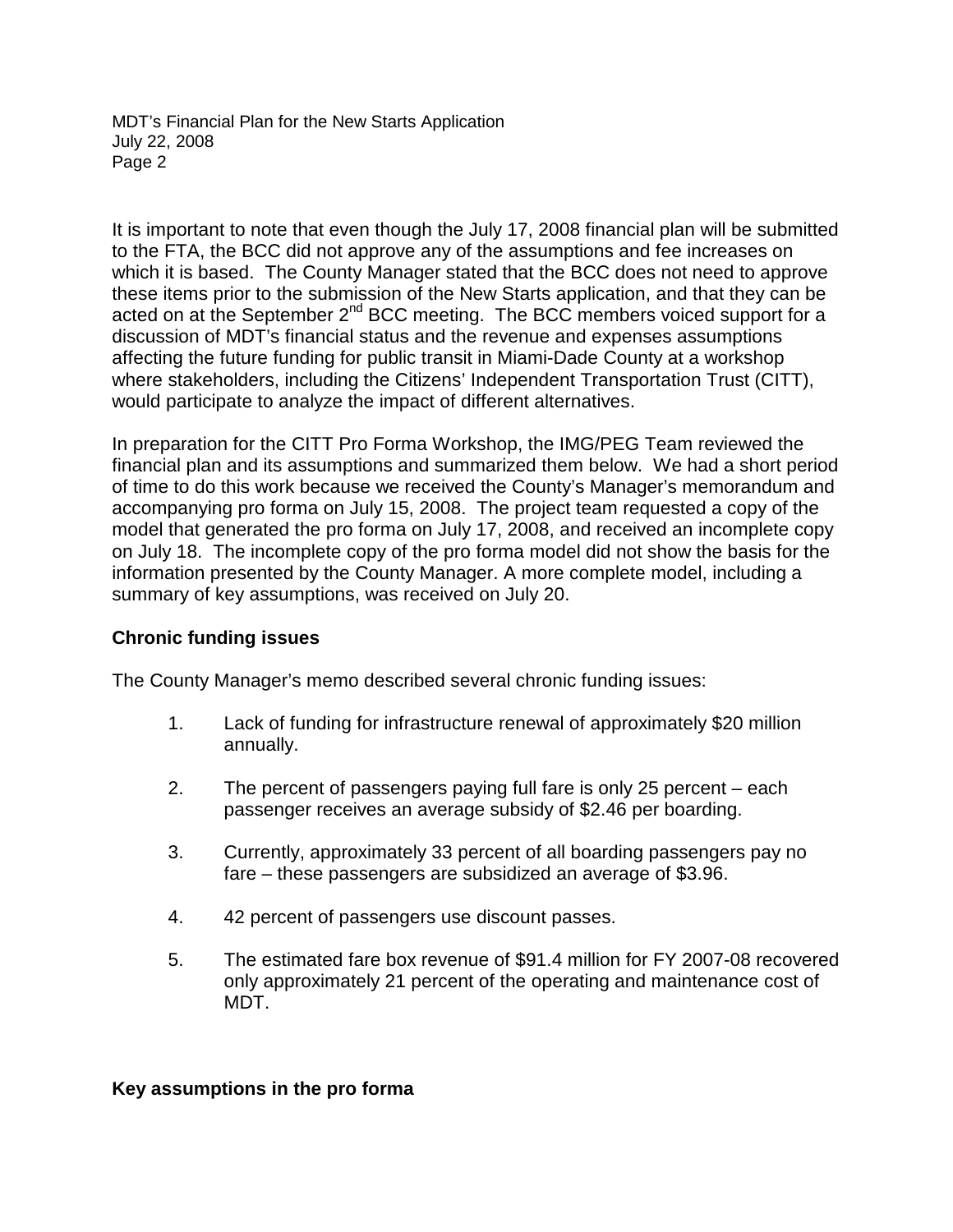The key assumptions applied in developing the pro forma are the following:

- 1. Bus service miles will be 28.1 million miles compared to 27 million miles existing at the time the surtax was initiated.
- 2. A fare increase of \$0.50 will take place in FY 2009, followed by \$0.25 in years 2022, 2027, 2032, and 2037.
- 3. Parking fees will increase to \$10 in FY 2009. This amount will increase to \$15 in FY 2017, and \$20 in FY 2027.
- 4. There will be a single accounting system for operation and maintenance expenses of the system in FY 2009, which means that there would not be a separation of O&M expenses between the old and the new system.
- 5. Operating expenses are based on a new "unit cost" model developed by MDT's consultant that allows each individual cost area to be linked to a level-of-service cost driver such as revenue vehicle miles, revenue vehicle hours, peak vehicle route miles, and other drivers.
- 6. The Surtax funds are assumed to remain flat in years 2009 and 2010 at \$187.5 million, increasing modestly in years 2011 and 2012, and over 5 percent every year starting in 2013.
- 7. The Local Option Gas Tax is assumed to increase by \$0.02 effective FY 2012.
- 8. The PTP Loan is eliminated is FY 2009 and there is no provision for it to be repaid.
- 9. A General Fund Loan to offset MDT's existing cash deficits becomes effective in FY 2008 and repayment will start with a payment of \$5.8 million in FY 2008, and annual payments of \$6.2 million starting in FY 2009 and continuing until FY 2017 when the debt is paid.
- 10. The Surtax contribution to the municipalities is phased out starting in FY 2015. Contributions to the municipalities will end after the year 2017. The County would assume the debt service that the municipalities have incurred.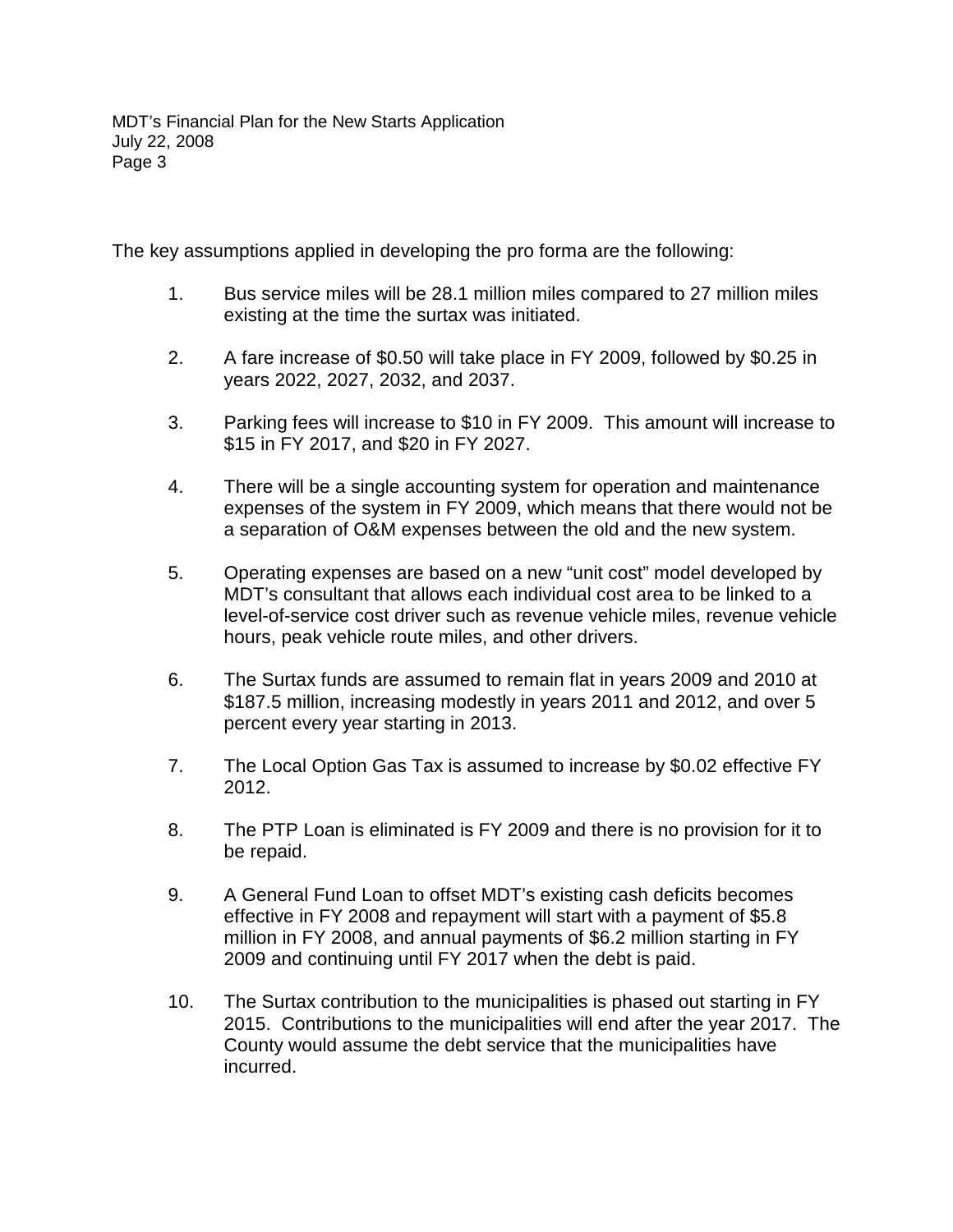- 11. The North Corridor Metrorail Extension is scheduled for completion in FY 2017, with a projected capital cost estimate of approximately \$1.4 billion.
- 12. The East-West Corridor Metrorail Extension is scheduled for completion in FY 2024, at a projected cost of \$2.5 billion.
- 13. The Phase 2 North Corridor and Phase 3 East-West Corridor federal share will not exceed \$100 million in any given year. The total amount of federal funds available for the North Corridor would be \$700 million, or 50 percent of the project costs. The federal funds assumed for the East-West are estimated at 50 percent of the total project costs, with the remaining non-federal share being split evenly between FDOT and MDT.
- 14. An Infrastructure Renewal Program for the existing system in the amount of \$1.2 billion is included, as well as the Infrastructure Renewal Program for the Orange Line in the amount of \$552.4 million.
- 15. Bond issuance and commercial paper using Surtax revenues is included in the financial plan. Bonds are issued in the year of the capital expense. Interest-only payment for 15 years of the payback schedule and interest and principal payments to commence after the interest only period for 25 years. Commercial paper is used for a period of 30 years, payments due twice a year. The rate used is 5 percent.
- 16. The financial plan incorporates an increase in the contribution from the General Fund, over and above the already scheduled maintenance of effort, of \$5.4 billion over 30 years.

# **Conclusions**

The pro forma shows that if all of the assumptions prove to be valid, the financing of both components of the Orange Line, both North and East-West, would be feasible. However, some of the assumptions embedded in the pro forma are tenuous:

- 1. The elimination of surtax funding to municipalities would require an Ordinance change and possibly a redefinition of service within the municipalities such as circulators.
- 2. The \$0.02 increase per gallon in the local option gas tax starting in 2012 conflicts with some BCC members' expressed intent to decrease the current gas tax.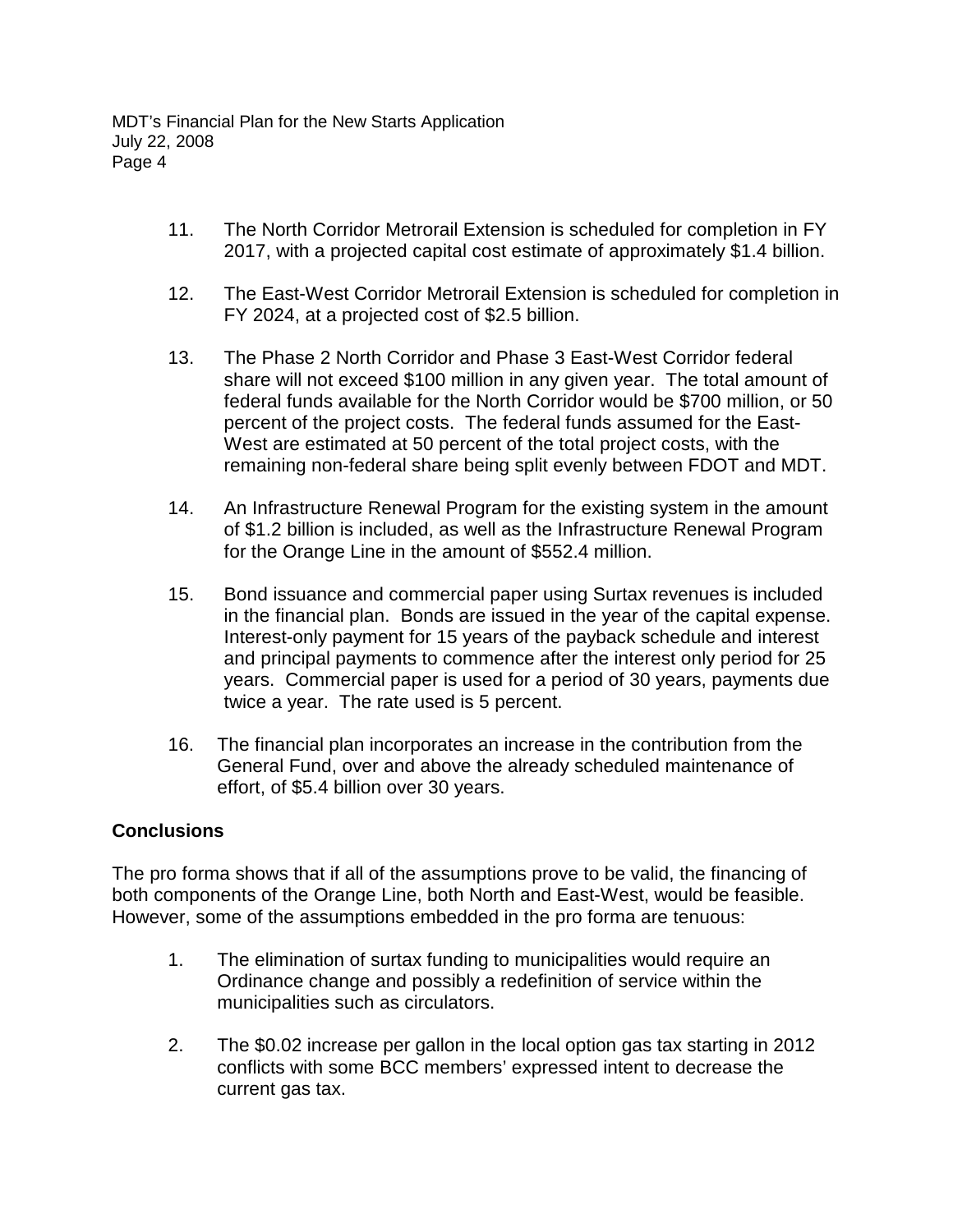- 3. Surtax revenues are projected to increase substantially after 2012 over five percent per year, which calls for a major rebound in the economy and continued growth in the face of major development limitations facing Miami-Dade County such as water supplies and Urban Development Boundary constraints.
- 4. There will be a bus fare increase of \$0.50 per boarding beginning in the coming fiscal year, while members of the BCC have expressed the opinion that such an increase will not be approved.
- 5. The BCC have historically been reluctant to fund the transit system at a level greater than the maintenance of effort level, indicating that the additional \$5.4 billion assumed to be available may not be realized.
- 6. Some of the financing calls for payment of interest only during the first few years, followed by much larger payments including principal later, which is a very highly leveraged and risky financing scheme.
- 7. The decision not to repay the loan from the Surtax to MDT would require a change in law, inasmuch as the terms of the loan were stipulated in County Ordinance 05-148.
- 8. While we have received only limited details of the financing plan, it appears to be aggressive. For example, a long-term commercial paper program is assumed with no discussion of whether it is realistic to have a letter of credit (LOC) to support such a program. Particularly in light of the current issues in the financial markets, the terms of the proposed financing are critical to analyzing the feasibility of the pro forma.

The most significant aspect of the assumptions applied in developing the pro forma is that the feasibility of the Orange Line depends on all of them being implemented. Most contemporary feasibility analysis includes the recognition of the uncertainty and risk associated with assumptions both individually and collectively, and the principle that there is usually more overall downside risk than upside. Therefore, the probability that all of the key assumptions applied in developing the pro forma will be realized is low.

# **Implications to the CITT**